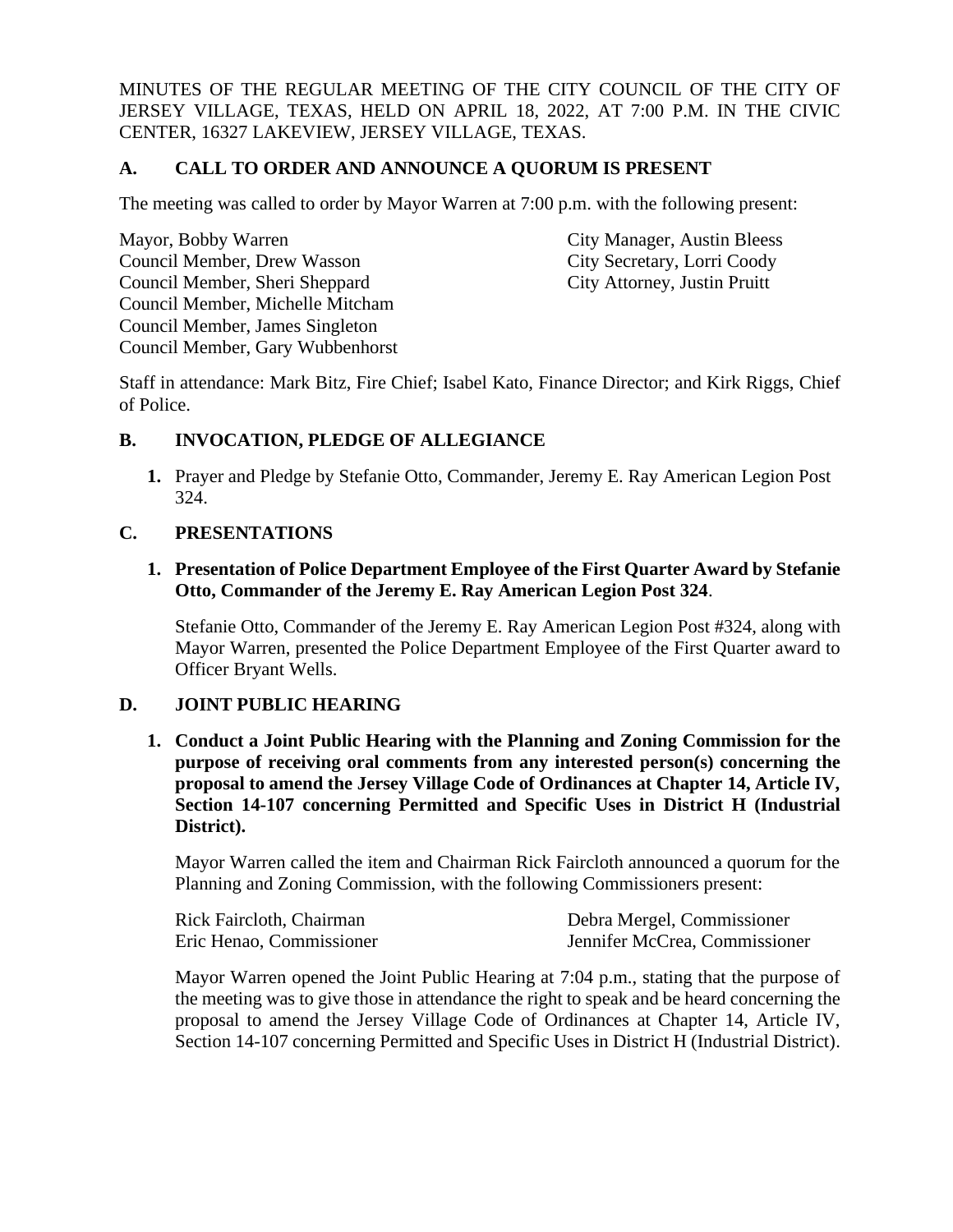With no one signing up to speak at the hearing, Mayor Warren and Chairman Faircloth closed the joint public hearing at 7:05 p.m. and the Planning and Zoning Commission retired from the City Council meeting at 7:05 p.m. to conduct its posted meeting agenda and prepare a final report in connection with this joint public hearing.

# **E. CITIZENS' COMMENTS**

Citizens who have signed a card and wish to speak to the City Council will be heard at this time. In compliance with the Texas Open Meetings Act, unless the subject matter of the comment is on the agenda, the City staff and City Council Members are prevented from discussing the subject and may respond only with statements of factual information or existing policy. Citizens are limited to five (5) minutes for their comments to the City Council.

**Jim Fields, 16413 St. Helier Street, Jersey Village, Texas (713) 206-1184**: Mr. Fields spoke to City Council about Founder's Day. He was very pleased with the event. He was impressed by the contribution of all members of the Parks and Recreation Advisory Committee. Many details were handled with excellence. He also thanked the Police and Fire Departments for making the event safe. He went on to express his pleasure with the progress being made at the City Golf Course. Revenues have gone up from \$2,000 per month to \$20,000 per month. He told City Council that he is in favor of improving the City Golf Course Clubhouse. He also thanked City Manager Bleess for all his efforts to improve our City. He did call attention to the black Camaro on Village Green. This issue should be addressed. He stated that we still have a problem with speeding in the City and he believes that hot spots could be addressed by a police presence.

**Mark Maloy, 7803 Hamilton Circle, Jersey Village, Texas (713) 461-1430**: Mr. Maloy would like to revise the City Charter to have voters approve expenditures for projects such as the construction of a new city hall or a golf course clubhouse. He also mentioned that the City has accumulated many dollars which has enabled the City to purchase land without the authority of voters. As a result, he believes that the tax rate has been too high for many years. He is in favor of having the homestead exemption raised to the full 20% instead of the present 14%.

**Kimberly Henao, 15601 Singapore Lane, Jersey Village, Texas (832) 689-9878**: Ms. Henao gave information about upcoming Spring and Summer events being sponsored by the City. She found her information by visiting the City's website.

# **F. CITY MANAGER'S REPORT**

City Manager Bleess gave the following monthly report. There was a request for an update on the TIRZ3 project and the trails along the bayou. City Manager Bleess explained the TIRZ3 project. Basically, the homes were appraised and were sold for the appraised value. The homes will ultimately be destroyed. He went on to explain the trail system. There are no plans to put trails along and behind the homes on the bayou. Council discussed these projects. There was discussion about the golf course. There are concerns with the problem areas on the greens. Nonetheless the golf course is doing well. City Manager Bleess reported that the Berm/Wall Street Project is for the most part complete.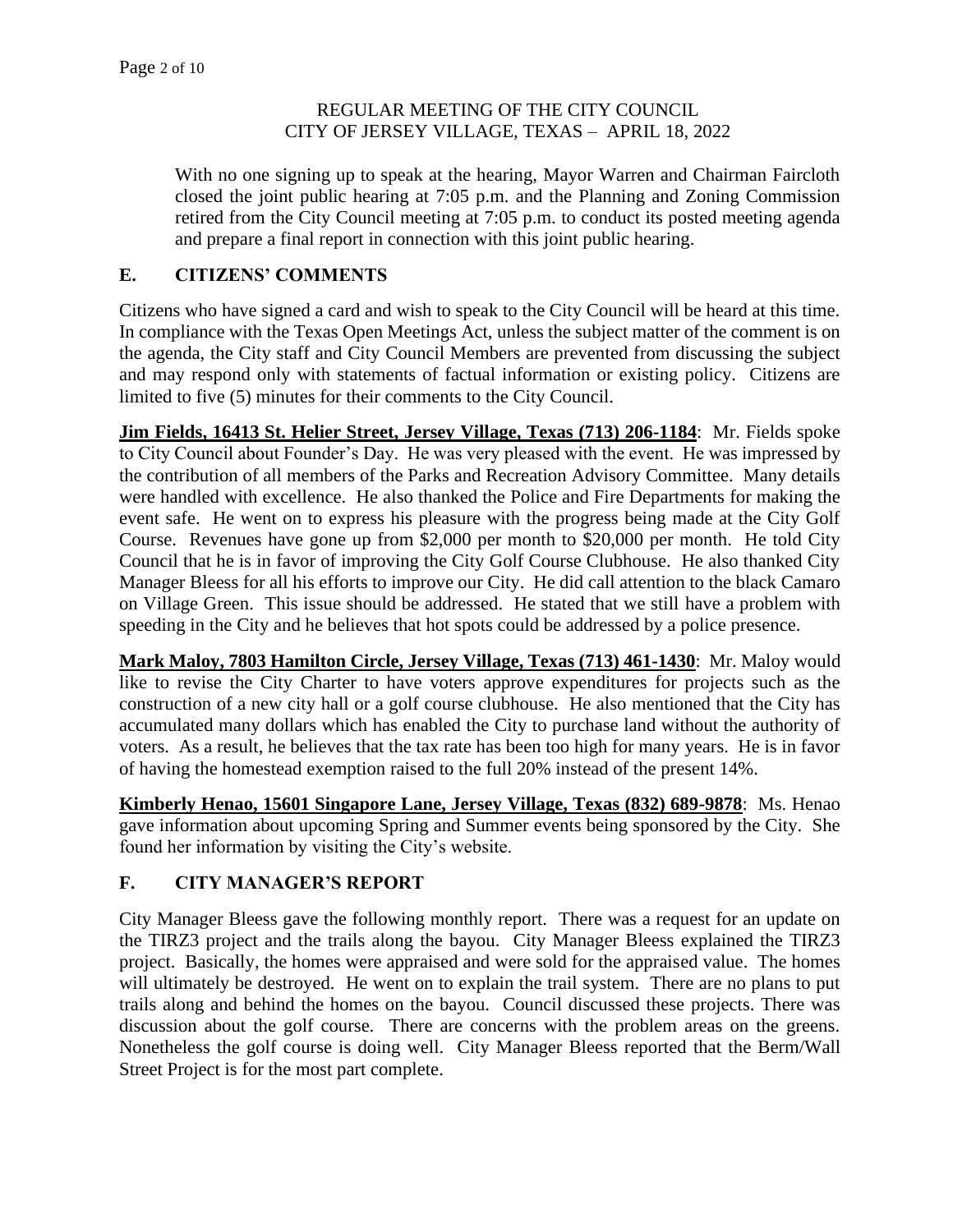- **1. Monthly Fund Balance Report, Enterprise Funds Report, Governmental Funds Report, Property Tax Collection Report – February 2022, General Fund Budget Projections as of March 2022, Utility Fund Budget Projections – March 2022, and the March 2022 Quarterly Investment Report.**
- **2. Fire Departmental Report and Communication Division's Monthly Report**
- **3. Police Department Monthly Activity Report, Warrant Report, Staffing/Recruitment Report, and Police Open Records Requests.**
- **4. Municipal Court Collection Report, Municipal Court Activity Report, Municipal Court Courtroom Activity Report, Speeding and Stop Sign Citations within Residential Areas Report, and Court Proceeds Comparison Report**
- **5. Public Works Departmental Status Report**
- **6. Golf Course Monthly Report, Golf Course Financial Statement Report, Golf Course Budget Summary, and Parks and Recreation Departmental Report.**
- **7. Code Enforcement Report**

# **G. CONSENT AGENDA**

The following items are considered routine in nature by the City Council and will be enacted with one motion and vote. There will not be separate discussion on these items unless requested by a Council Member, in which event the item will be removed from the Consent Agenda and considered by separate action.

Each Consent Agenda item appears below with background information. Item 4 was pulled from the Consent Agenda for further discussion. Accordingly, Item 4 contains discussion information as well as Council's vote. The vote on Items 1 through 3, and 5 is found at the end of the Consent Agenda.

- **1. Consider approval of the Minutes for the Regular Session Meeting held on March 21, 2022.**
- **2. Consider Ordinance No. 2022-12, amending Chapter 66, Article III, Section 66-112 of the Code of Ordinances of the City of Jersey Village, entitled "School Zones", modifying the no speed limit times for certain streets during the school day; providing a penalty; providing for severability; providing for publication; and providing an effective date.**

# **BACKGROUND INFORMATION**:

The school district has made changes to the release schedule and methods at Post Elementary. Post now dismisses at 4:10 pm. As such they have requested the speed limit in school zones be extended to 4:30pm.

The Texas Administrative Code calls for reduced speeds for 45 minutes before class begins and 30 minutes starting at the time school is released.

The proposed ordinance modifies the end time of school zone speed limit to conform with this.

# ORDINANCE NO. 2022-12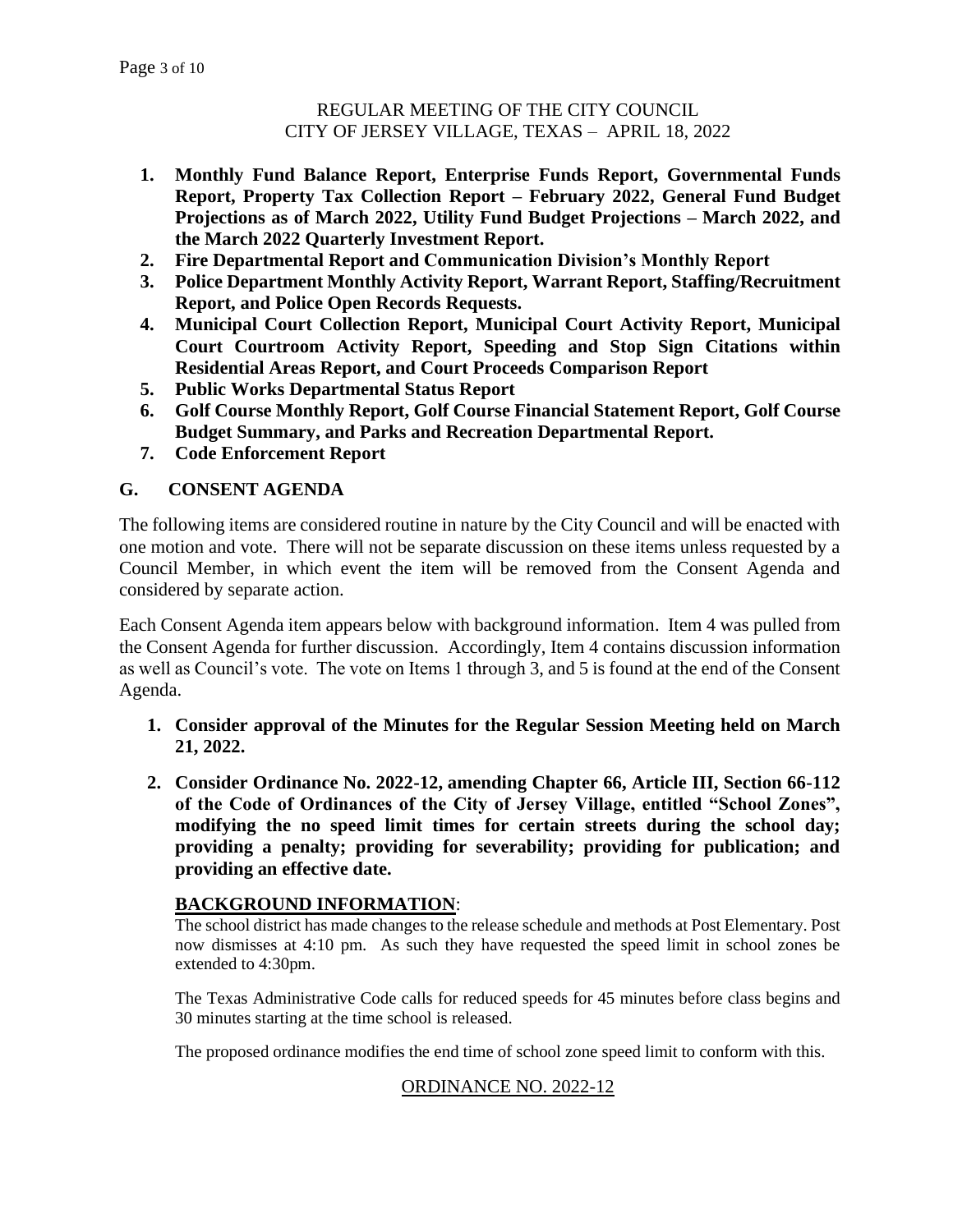AN ORDINANCE OF THE CITY COUNCIL OF THE CITY OF JERSEY VILLAGE, TEXAS, AMENDING CHAPTER 66, ARTICLE III, SECTION 66-112 OF THE CODE OF ORDINANCES OF THE CITY OF JERSEY VILLAGE, ENTITLED "SCHOOL ZONES"; MODIFYING THE NO SPEED LIMIT TIMES FOR CERTAIN STREETS DURING THE SCHOOL DAY; PROVIDING A PENALTY; PROVIDING FOR SEVERABILITY; PROVIDING FOR PUBLICATION; AND PROVIDING AN EFFECTIVE DATE.

**3. Consider Resolution No. 2022-16, finding that CenterPoint Energy Houston Electric, LLC's application for approval to amend its Distribution Cost Recovery Factor pursuant to 16 Tex. Admin. Code § 25.243 to increase distribution rates within the City should be denied; finding that the city's reasonable rate case expenses shall be reimbursed by the company; finding that the meeting at which this resolution is passed is open to the public as required by law; requiring notice of this resolution to the company and legal counsel.** 

# **BACKGROUND INFORMATION:**

CenterPoint Energy Houston Electric, LLC filed an application on April 5, 2022, to amend its Distribution Cost Recovery Factor ("DCRF") Pursuant to 16 Tex. Admin. Code § 25.243 and increase distribution rates. CenterPoint is proposing a total DCRF revenue requirement of \$198,422,017 to be effective on September 1, 2022, which is a \$145,680,810 increase to the currently approved total distribution revenue requirement that is scheduled to go into effect on September 1, 2022.

This resolution finds that CenterPoint Energy Houston Electric, LLC's Application for Approval to amend its Distribution cost recovery factor pursuant to 16 Tex. Admin. Code § 25.243 to increase distribution rates within Jersey Village should be denied and that the city's reasonable rate case expenses shall be reimbursed by CenterPoint.

# RESOLUTION NO. 2022-16

A RESOLUTION OF THE CITY OF JERSEY VILLAGE, TEXAS FINDING THAT CENTERPOINT ENERGY HOUSTON ELECTRIC, LLC'S APPLICATION FOR APPROVAL TO AMEND ITS DISTRIBUTION COST RECOVERY FACTOR PURSUANT TO 16 TEX. ADMIN. CODE § 25.243 TO INCREASE DISTRIBUTION RATES WITHIN THE CITY SHOULD BE DENIED; FINDING THAT THE CITY'S REASONABLE RATE CASE EXPENSES SHALL BE REIMBURSED BY THE COMPANY; FINDING THAT THE MEETING AT WHICH THIS RESOLUTION IS PASSED IS OPEN TO THE PUBLIC AS REQUIRED BY LAW; REQUIRING NOTICE OF THIS RESOLUTION TO THE COMPANY AND LEGAL COUNSEL.

**4. Consider Resolution No. 2022-17, authorizing the City Manager to enter into a contract with Garza EMC LCC for the design services, and construction management for the Congo Street Reconstruction Project.**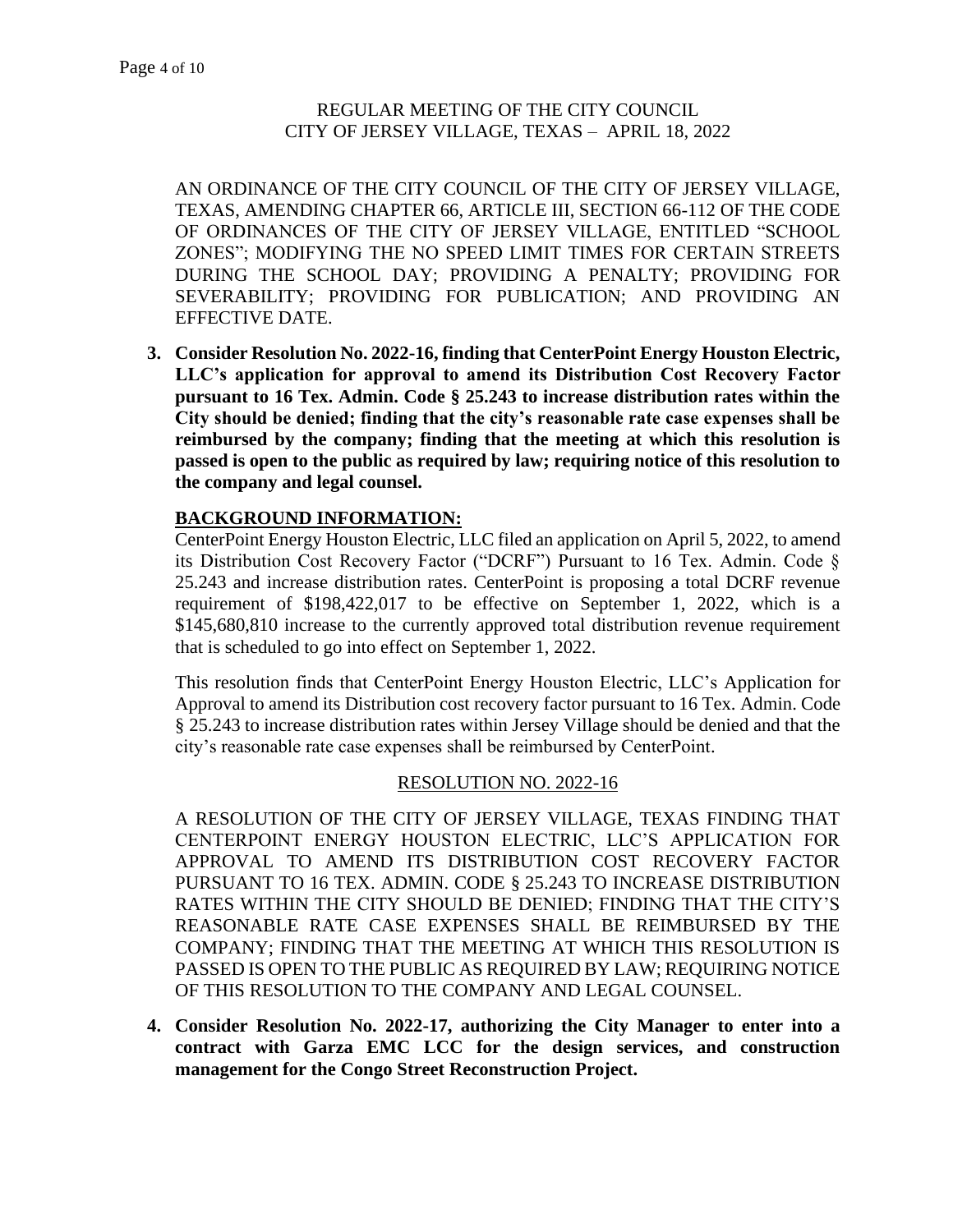#### **BACKGROUND INFORMATION**:

As part of the FY2022 CIP the Council allocated \$100,000 for the design work for the FY2023 street project. The Public Works Department has determined Congo Street from Senate to Equador is the next street that should be completed.

City staff is requesting that we utilize Garza EMC to do the design, bidding, and construction phase of the project. The total cost for this would be \$303,082. Currently staff is estimating the construction of the project to be \$2,337,353, for a total project cost of \$2,690,142. The construction estimate includes allowances for inflation and change orders. The construction of the project would be a discussion point during the budget meetings.

The construction plans for this project would be useful, even if we decide not to complete the project in FY2023. I'm also working on applying for a community funded project for this as well that would bring some federal funding in for the project.

Council engaged in discussion about this item. It was removed from consent in order to highlight the work being done and the work being planned. City Manager Bleess was asked to explain the selection process used to contract with Garza EMC. He stated that this company has worked well with other Cities and has done several projects throughout the state. Given this is a professional service, the sealed bidding process is not used and companies are selected based upon their qualifications.

It was mentioned that there will be 180 days before any work will be done as these days are set aside for the planning and preparation work. The actual construction work will take some 300 days to complete. The contract includes a timeline for the project.

Mayor Warren explained the bidding process and why the sealed bidding process does not apply to contracts for professional services. He stated that companies submit their qualifications, and the best firm is selected and then the contract is negotiated.

With no further discussion on the matter, Council Member Wubbenhorst moved to approve Resolution No. 2022-17, authorizing the City Manager to enter into a contract with Garza EMC LCC for the design services, and construction management for the Congo Street Reconstruction Project. Council Member Wasson seconded the motion. The vote follows:

Ayes: Council Members Wasson, Sheppard, Mitcham, Singleton, and Wubbenhorst

Nays: None

The motion carried.

#### RESOLUTION NO. 2022-17

A RESOLUTION OF THE CITY COUNCIL OF THE CITY OF JERSEY VILLAGE, TEXAS, AUTHORIZING THE CITY MANAGER TO ENTER INTO A CONTRACT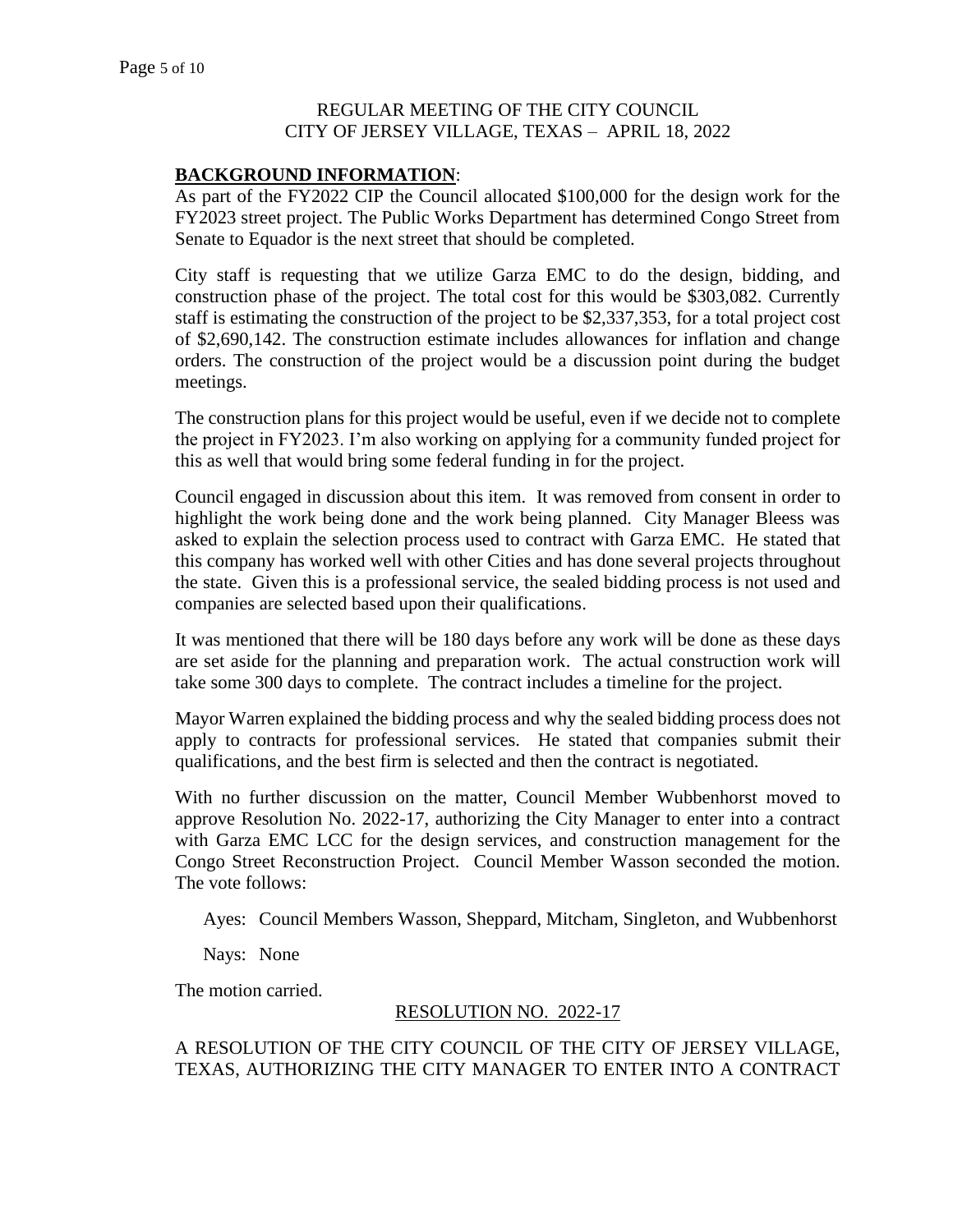#### WITH GARZA EMC LLC FOR THE DESIGN SERVICES AND CONSTRUCTION MANAGEMENT FOR THE CONGO STREET RECONSTRUCTION PROJECT.

**5. Consider Ordinance No. 2022-13, amending the Asset Forfeiture Fund Budget of the City for the fiscal year beginning October 1, 2021, and ending September 30, 2022; authorizing the funding necessary for parking lot maintenance at the Police Department, as permitted by Chapter 59 of the Code of Criminal Procedure; and providing for severability.**

# **BACKGROUND INFORMATION**:

This budget amendment is required for maintenance of the Police Department parking lot. The project will include power washing and re-striping.

In accordance with Chapter 59 of the Code of Criminal Procedure, purchases made from the Seizure Fund must be for Law Enforcement purposes; this purchase meets that criteria.

#### ORDINANCE NO. 2022-13

AN ORDINANCE OF THE CITY OF JERSEY VILLAGE, TEXAS, AMENDING THE ASSET FORFEITURE FUND BUDGET OF THE CITY FOR THE FISCAL YEAR BEGINNING OCTOBER 1, 2021, AND ENDING SEPTEMBER 30, 2022; AUTHORIZING THE FUNDING NECESSARY FOR PARKING LOT MAINTENANCE AT THE POLICE DEPARTMENT; AS PERMITTED BY CHAPTER 59 OF THE CODE OF CRIMINAL PROCEDURE; AND PROVIDING FOR SEVERABILITY.

Item 4 was removed from the consent agenda. The discussion and vote for the removed item can be found under the appropriate Consent Agenda item. The vote for the remaining items NOT removed from the Consent Agenda is as follows:

Council Member Wubbenhorst moved to approve items 1 through 3, and 5 on the Consent Agenda. Council Member Wasson seconded the motion. The vote follows:

Ayes: Council Members Wasson, Sheppard, Mitcham, Singleton, and Wubbenhorst

Nays: None

The motion carried.

# **H. REGULAR AGENDA**

**1. Consider Resolution No. 2022-18, receiving the Planning and Zoning Commission's Final Report concerning the proposal to amend the Jersey Village Code of Ordinances at Chapter 14, Article IV, Section 14-107 concerning Permitted and Specific Uses in District H (Industrial District).**

Rick Faircloth, Planning and Zoning Commission Chairman, introduced the item. Background information is as follows: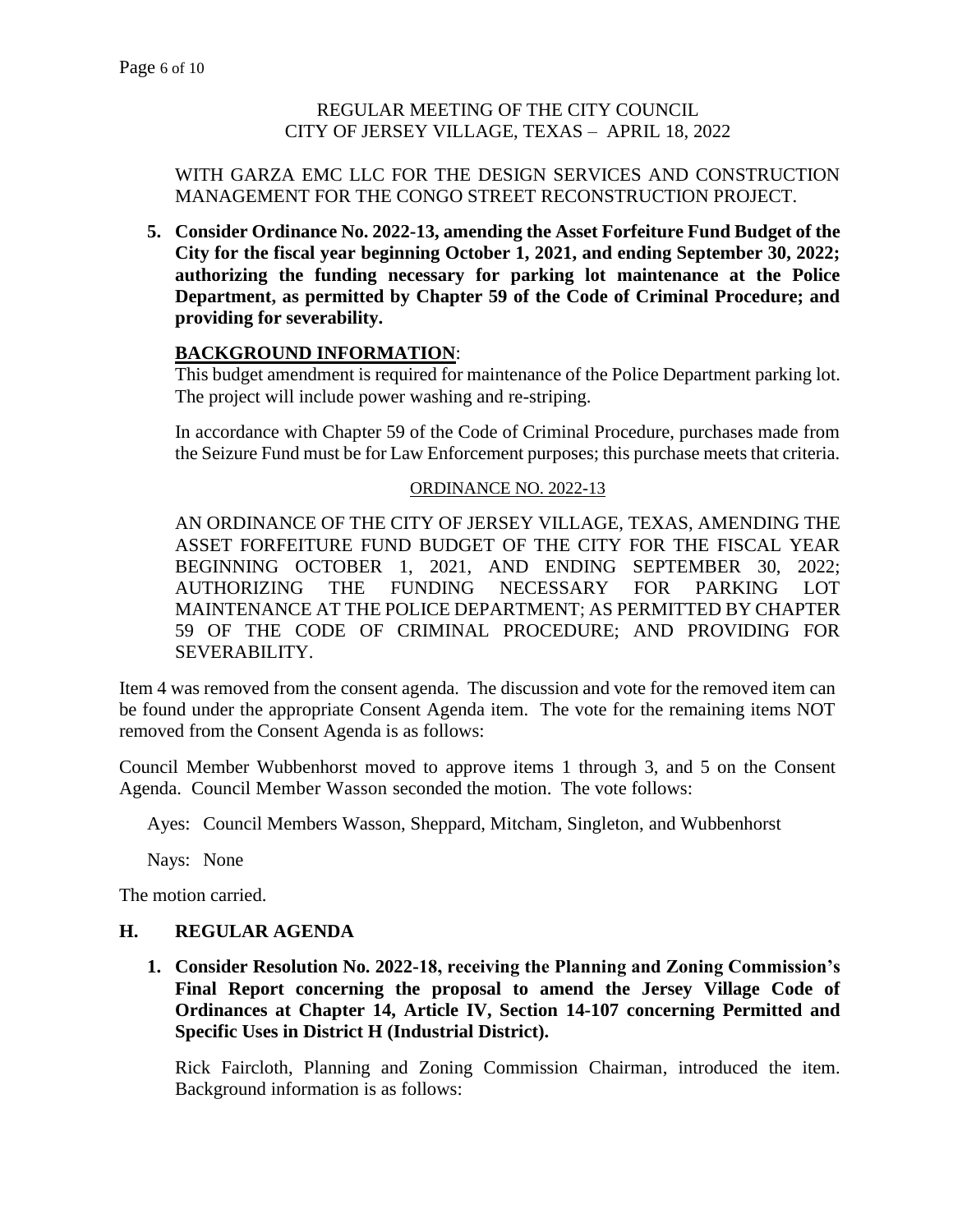# **BACKGROUND INFORMATION:**

The Planning and Zoning Commission met on February 8, 2022, and February 21, 2022, to discuss and take appropriate action regarding amendments to the Code of Ordinance at Chapter 14, Article IV, Section 14-107 concerning Permitted and Specific Uses in District H (Industrial District).

The Commission recommended in its preliminary report, which was submitted to Council at its March 21, 2022, meeting, that Council amend the Code of Ordinance at Chapter 14, Article IV, Section 14-107 concerning Permitted and Specific Uses in District H (Industrial District). Additionally, the Commission requested that a Joint Public Hearing be ordered for April 18, 2022.

On April 18, 2022, the City Council and the Planning and Zoning Commission will conduct the joint public hearing and the Planning and Zoning Commission will make its final report and recommendation.

With limited discussion on the matter, Council Member Sheppard moved to approve Resolution No. 2022-18, receiving the Planning and Zoning Commission's Final Report concerning the proposal to amend the Jersey Village Code of Ordinances at Chapter 14, Article IV, Section 14-107 concerning Permitted and Specific Uses in District H (Industrial District). Council Member Wubbenhorst seconded the motion. The vote follows:

Ayes: Council Members Wasson, Sheppard, Mitcham, Singleton, and Wubbenhorst

Nays: None

The motion carried.

#### RESOLUTION NO. 2022-18

A RESOLUTION OF THE CITY COUNCIL OF THE CITY OF JERSEY VILLAGE, TEXAS, RECEIVING THE PLANNING AND ZONING COMMISSION'S FINAL REPORT CONCERNING THE PROPOSAL TO AMEND THE JERSEY VILLAGE CODE OF ORDINANCES AT CHAPTER 14, ARTICLE IV, SECTION 14-107 CONCERNING PERMITTED AND SPECIFIC USES IN DISTRICT H (INDUSTRIAL DISTRICT).

**2. Consider Ordinance No. 2022-14, amending Chapter 14 "Building and Development", Article I "General", Section 14-5 "Definitions" by adding definitions for certain uses; amending Chapter 14 "Building and Development", Article IV "Zoning Districts", Section 14-107 "Regulations for District H (Industrial District)", Subsection (a)(1) "Permitted Uses" by removing certain uses from zoning District H; amending Article IV "Zoning Districts", Section 14-107 "Regulations for District H (Industrial District)", Subsection (d) "Specific Use" by adding specific uses in Zone**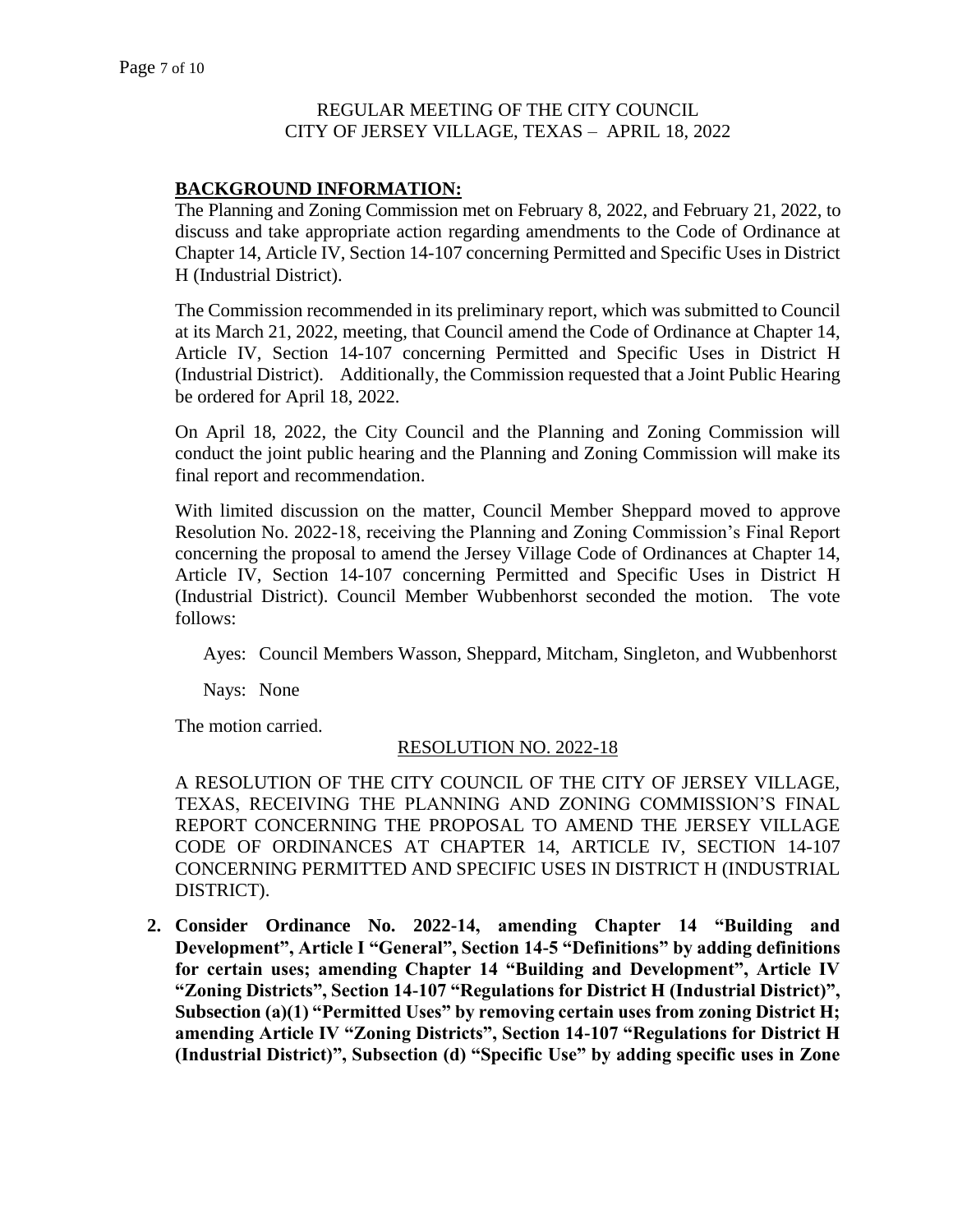#### **H; providing a severability clause; providing for repeal; providing a penalty as provided by Section 1-8 of the Code; and, providing an effective date.**

#### **BACKGROUND INFORMATION:**

The Planning and Zoning Commission met on February 8, 2022, and February 21, 2022, to discuss and take appropriate action regarding the proposal to amend the Jersey Village Code of Ordinances at Chapter 14, Article IV, Section 14-107 concerning Permitted and Specific Uses in District H (Industrial District).

The Planning and Zoning Commission submitted its preliminary report to Council on March 21, 2022, and a Joint Public Hearing was ordered for April 18, 2022.

On April 18, the City Council and the Planning and Zoning Commission conducted a joint public hearing and the Planning and Zoning Commission made its final report and recommendations.

All of the procedural requirements of Section 14-84(c)(2) items a through c have been met. This item is to approve the ordinance that will enact the final recommendation from the Planning and Zoning Commission regarding the proposal to amend the Jersey Village Code of Ordinances at Chapter 14, Article IV, Section 14-107 concerning Permitted and Specific Uses in District H (Industrial District).

There was discussion about the detail of the proposed ordinance and the attention given to aesthetics and the other specifics that make for a better city. It was good to see that the City's code is being updated with such detail. City Council Member Wasson, the Planning and Zoning Commission Liaison, gave additional background information concerning the discussions had by the Commission during this process. Additionally, Mayor Warren provided information about the process.

With no further discussion on the matter, Council Member Singleton moved to approve Ordinance No. 2022-14, amending Chapter 14 "Building and Development", Article I "General", Section 14-5 "Definitions" by adding definitions for certain uses; amending Chapter 14 "Building and Development", Article IV "Zoning Districts", Section 14-107 "Regulations for District H (Industrial District)", Subsection (a)(1) "Permitted Uses" by removing certain uses from zoning District H; amending Article IV "Zoning Districts", Section 14-107 "Regulations for District H (Industrial District)", Subsection (d) "Specific Use" by adding specific uses in Zone H; providing a severability clause; providing for repeal; providing a penalty as provided by Section 1-8 of the Code; and, providing an effective date. Council Member Mitcham seconded the motion. The vote follows:

Ayes: Council Members Wasson, Sheppard, Mitcham, Singleton, and Wubbenhorst

Nays: None

The motion carried.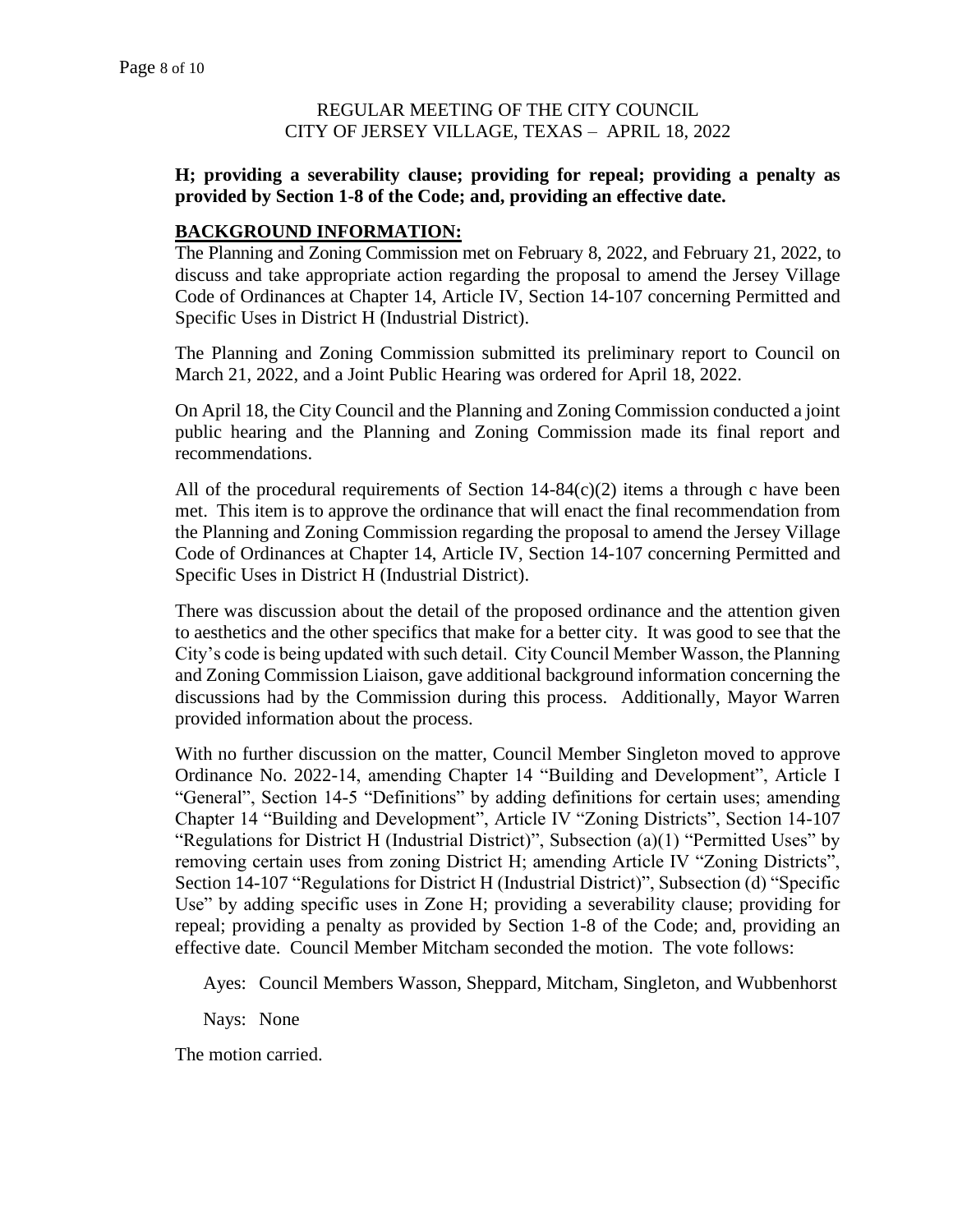#### ORDINANCE NO. 2022-14

AN ORDINANCE AMENDING CHAPTER 14 OF THE CODE OF ORDINANCES OF THE CITY OF JERSEY VILLAGE, TEXAS, BY AMENDING CHAPTER 14 "BUILDING AND DEVELOPMENT", ARTICLE I "GENERAL", SECTION 14-5 "DEFINITIONS" BY ADDING DEFINITIONS FOR CERTAIN USES; AMENDING CHAPTER 14 "BUILDING AND DEVELOPMENT", ARTICLE IV "ZONING DISTRICTS", SECTION 14-107 "REGULATIONS FOR DISTRICT H (INDUSTRIAL DISTRICT)", SUBSECTION (a)(1) "PERMITTED USES" BY REMOVING CERTAIN USES FROM ZONING DISTRICT H; AMENDING ARTICLE IV "ZONING DISTRICTS", SECTION 14-107 "REGULATIONS FOR DISTRICT H (INDUSTRIAL DISTRICT)", SUBSECTION (d) "SPECIFIC USE" BY ADDING SPECIFIC USES IN ZONE H; PROVIDING A SEVERABILITY CLAUSE; PROVIDING FOR REPEAL; PROVIDING A PENALTY AS PROVIDED BY SECTION 1-8 OF THE CODE; AND, PROVIDING AN EFFECTIVE DATE.

# **I. MAYOR AND COUNCIL COMMENTS**

Pursuant to Texas Government Code § 551.0415, City Council Members and City staff may make a reports about items of community interest during a meeting of the governing body without having given notice of the report. Items of community interest include:

- Expressions of thanks, congratulations, or condolence;
- Information regarding holiday schedules;
- An honorary or salutary recognition of a public official, public employee, or other citizen, except that a discussion regarding a change in the status of a person's public office or public employment is not an honorary or salutary recognition for purposes of this subdivision;
- A reminder about an upcoming event organized or sponsored by the governing body;
- Information regarding a social, ceremonial, or community event organized or sponsored by an entity other than the governing body that was attended or is scheduled to be attended by a member of the governing body or an official or employee of the municipality; and
- Announcements involving an imminent threat to the public health and safety of people in the municipality that has arisen after the posting of the agenda.

**Council Member Mitcham**: Council Member Mitcham stated that Founder's Day was a great hit. It went smoothly. So gave thanks to Staff and the Parks and Recreation Advisory Committee (PRAC) for their hard work. Great job! She also wished a Happy Mother's Day to all moms and reminded everyone to vote in the upcoming election. Early voting is April 25 through May 3 and Election Day is May 7.

**Council Member Sheppard**: Council Member Sheppard also stated that Founder's Day was a big success. She too thanked Staff and all the volunteers for their hard work. The event was very successful. She is looking forward to next year's celebration.